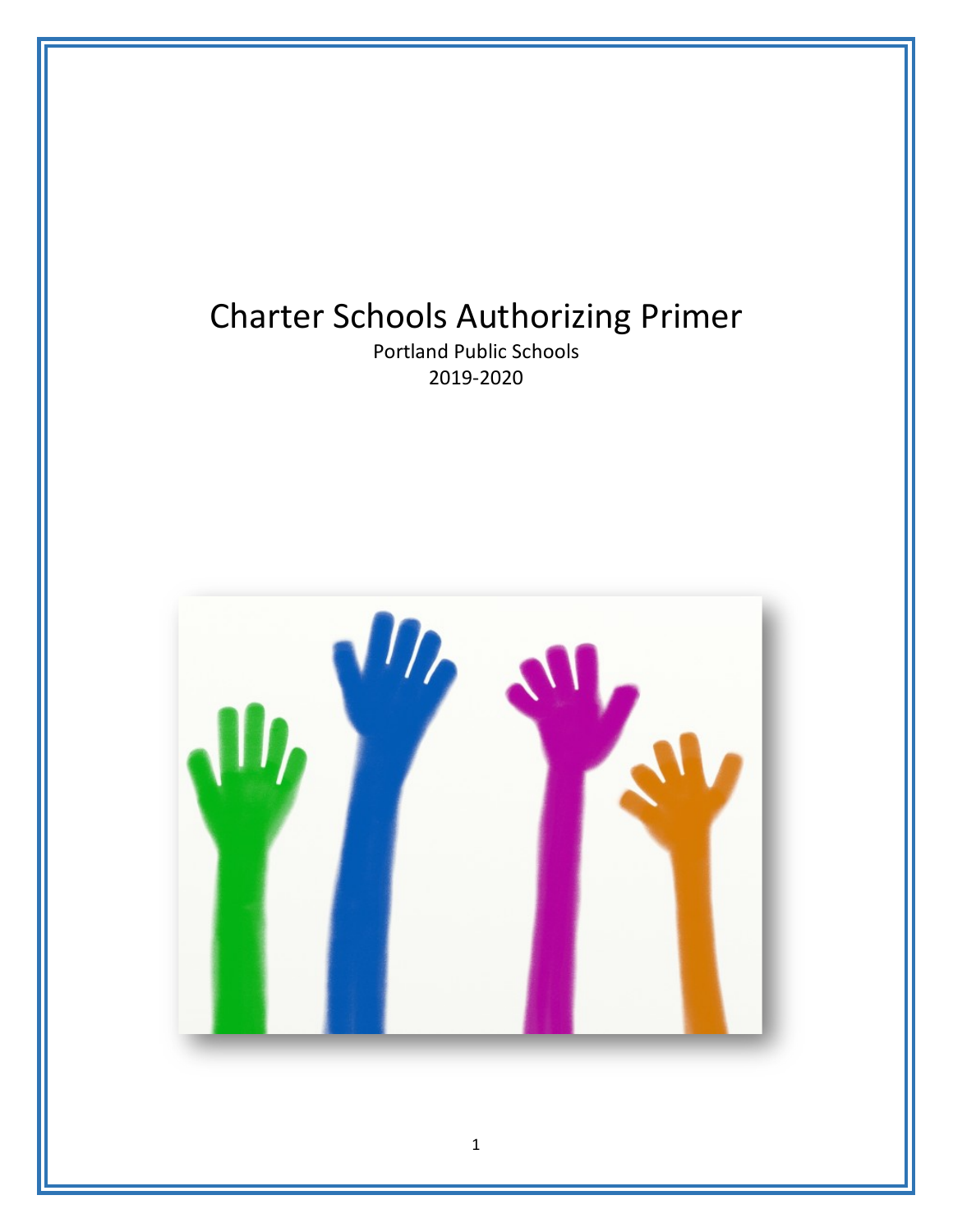**Welcome to your role as a Charter School Authorizer.** As a member of the PPS Board of Education Charter Schools Committee, you are serving a critical role in providing oversight and recommendations for the charter schools in the District's portfolio. This booklet serves as an introduction and resource for your work. The PPS Charter Schools Office is committed to supporting the highest outcomes for students attending the charter schools currently authorized by PPS, and to provide informed recommendations to the Board Charter Schools Committee in service to the District's students and families.

Tara O'Neil Program Director, Charter Schools Multiple Pathways to Graduation 503-916-3359 taraoneil@pps.net

*The mission of the PPS Charter Schools Office is to:* 

- *support and monitor a high performing and innovative PPS charter school portfolio*
- *promote equity and learning for all students*
- *advocate and act as a liaison for PPS charter schools and for the district in its role as a charter school authorizer*
- *educate the district, parents, stakeholders, and community partners about charter schools*

*This mission is pursued through the creation and implementation of:*

- *transparent, equitable practices as recommended by the National Association of Charter School Authorizers (NACSA)*
- *a rigorous application process for new charter schools, including review by an internal PPS team of reviewers*
- *ongoing oversight through annual evaluation of academic, financial, and organizational performance to support and continuously improve high quality charter schools*
- *productive partnerships with PPS charter schools and other stakeholders, including parents, community, and district*
- *systemic commitment to equity and high educational achievement for all students*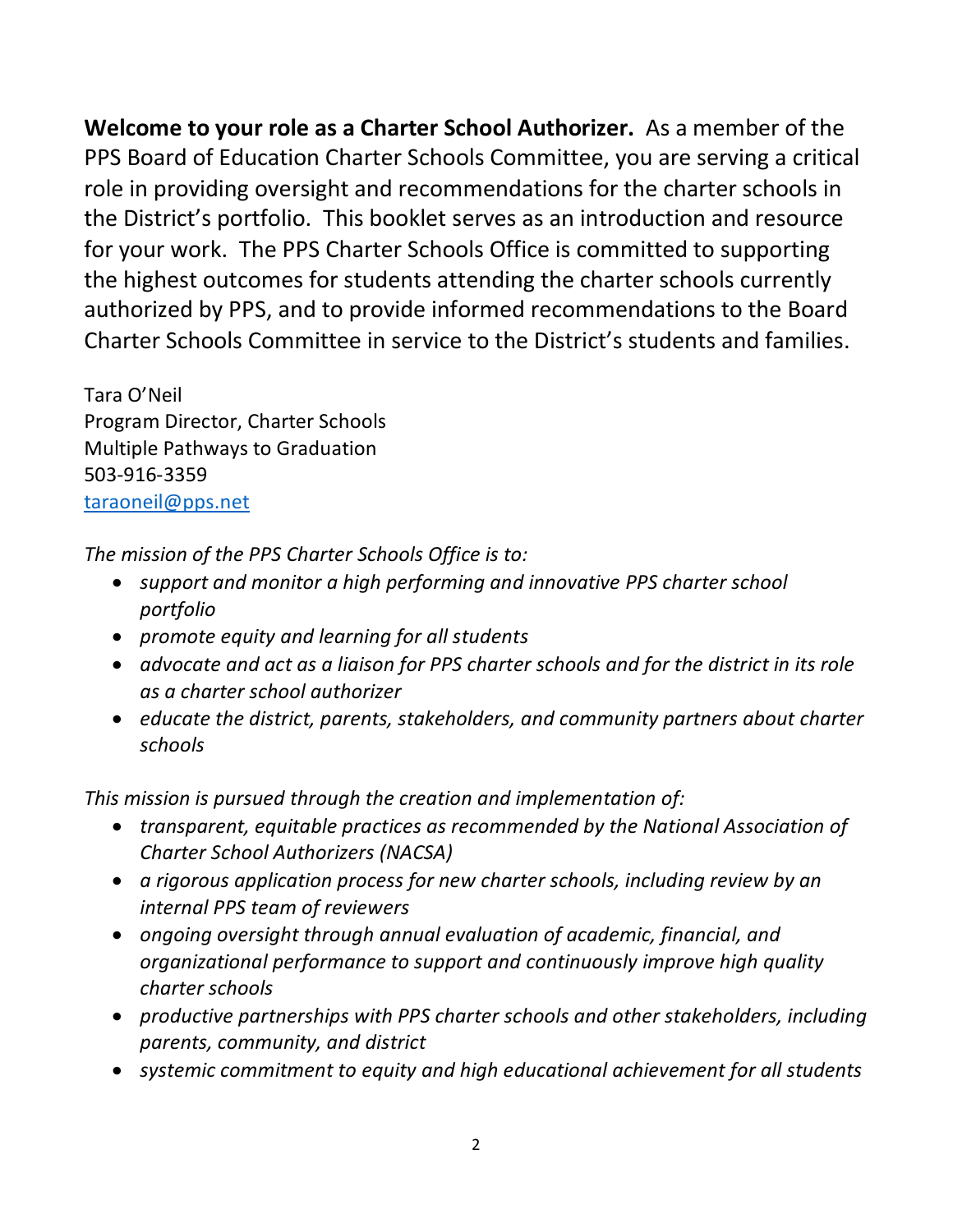## **2019-20 Annual Charter School Board Business Calendar**

| <b>5-year Contract Renewal:</b>    | Portland Village Charter School<br>KairosPDX Academy Charter School |
|------------------------------------|---------------------------------------------------------------------|
| <b>1-year Contract Extensions:</b> | <b>Opal Charter School</b>                                          |
|                                    | Portland Arthur Academy Charter School                              |

## **Charter Schools Committee Meetings:**

- **Prior to Winter Break**  Initial meeting to review annual charter authorizing requirements and set calendar (1 hr)
- **Week of February 3, 2020** Charter Schools Committee holds meeting with Charter Schools Office and all 4 charter schools to review relevant school data (2 renewals, 2 1-yr extensions) (2hrs)
- **By Feb 14, 2020** Renewal Public Hearings for Portland Village School and KairosPDX (2hrs each) *(ORS 338.065(5)(c), within 45 days after receiving written renewal request)*
- **Week of February 18, 2020** If needed (this meeting is not statutory), follow up to Renewal Public Hearings, review staff recommendation for all 4 schools (1hr)

## **Full Board Meetings:**

- **March 3, 2020** Agenda item for charter schools renewal/extensions (presentation, Q&A); *if no vote at meeting, then:*
- **March 17, 2020** –Board vote (business agenda, no presentations) *(ORS 338.065(5)(d), within 30 days after public hearing)*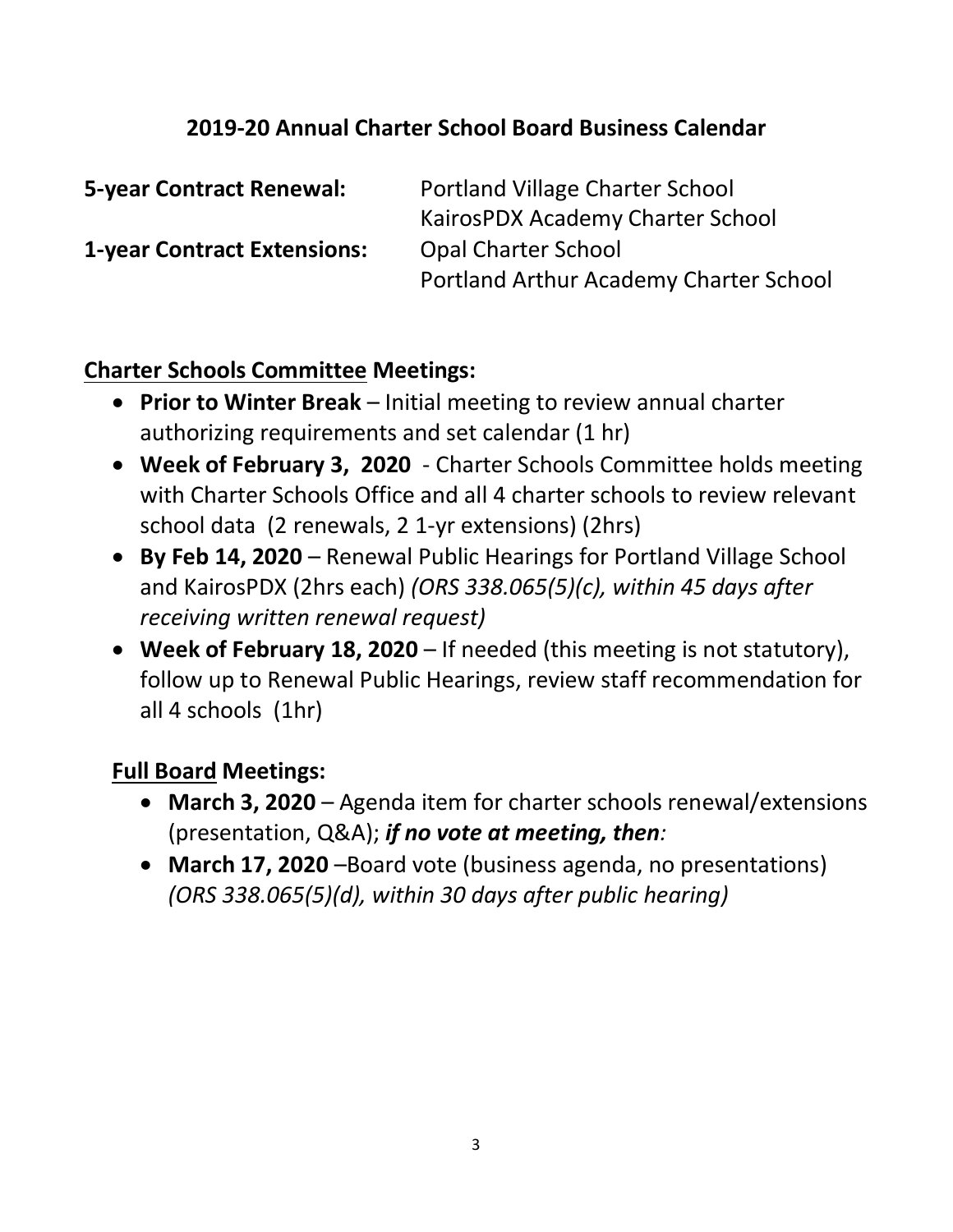### **Charter Schools 101**

Charter schools first came into existence in Oregon in 1999, through **ORS 338, the Charter School Law**. The law states the intention as follows:

*ORS 338.015 Legislative intent; goals. It is the intent of this chapter that new types of schools, called public charter schools, be created as a legitimate avenue f or parents, educators and community members to take responsible risks to create new, innovative and more flexible ways of educating children within the public school system. The Legislative Assembly seeks to create an atmosphere in Oregon's public school system where research and development of new learning opportunities are actively pursued. The provisions of this chapter should be interpreted liberally to support the goals of this section and to advance a renewed commitment by this state to the mission, goals and diversity of public education. It is the intent that public charter schools may serve as models and catalysts for the improvement of other public schools and the public school system.* 

*The goals of public charter schools shall be to:*

- *(1) Increase student learning and achievement;*
- *(2) Increase choices of learning opportunities for students;*
- *(3) Better meet individual student academic needs and interests;*
- *(4) Build stronger working relationships among educators, parents and other community members;*
- *(5) Encourage the use of different and innovative learning methods;*
- *(6) Provide opportunities in small learning environments for flexibility and innovation, which may be applied, if proven effective, to other public schools;*
- *(7) Create new professional opportunities for teachers;*
- *(8) Establish additional forms of accountability for schools; and*
- *(9) Create innovative measurement tools. [1999 c.200 §1]*

The agreement made with charter schools is that they will be afforded **greater autonomy** over curriculum, personnel, scheduling, school climate, governance, and finances (to name a few) **in exchange for greater accountability** for achieving the promised results. Failing charter schools can have their charters revoked, or be nonrenewed. Charter schools undergo rigorous oversight by their authorizers so interventions can be applied quickly before issues can lead to revocation or nonrenewal.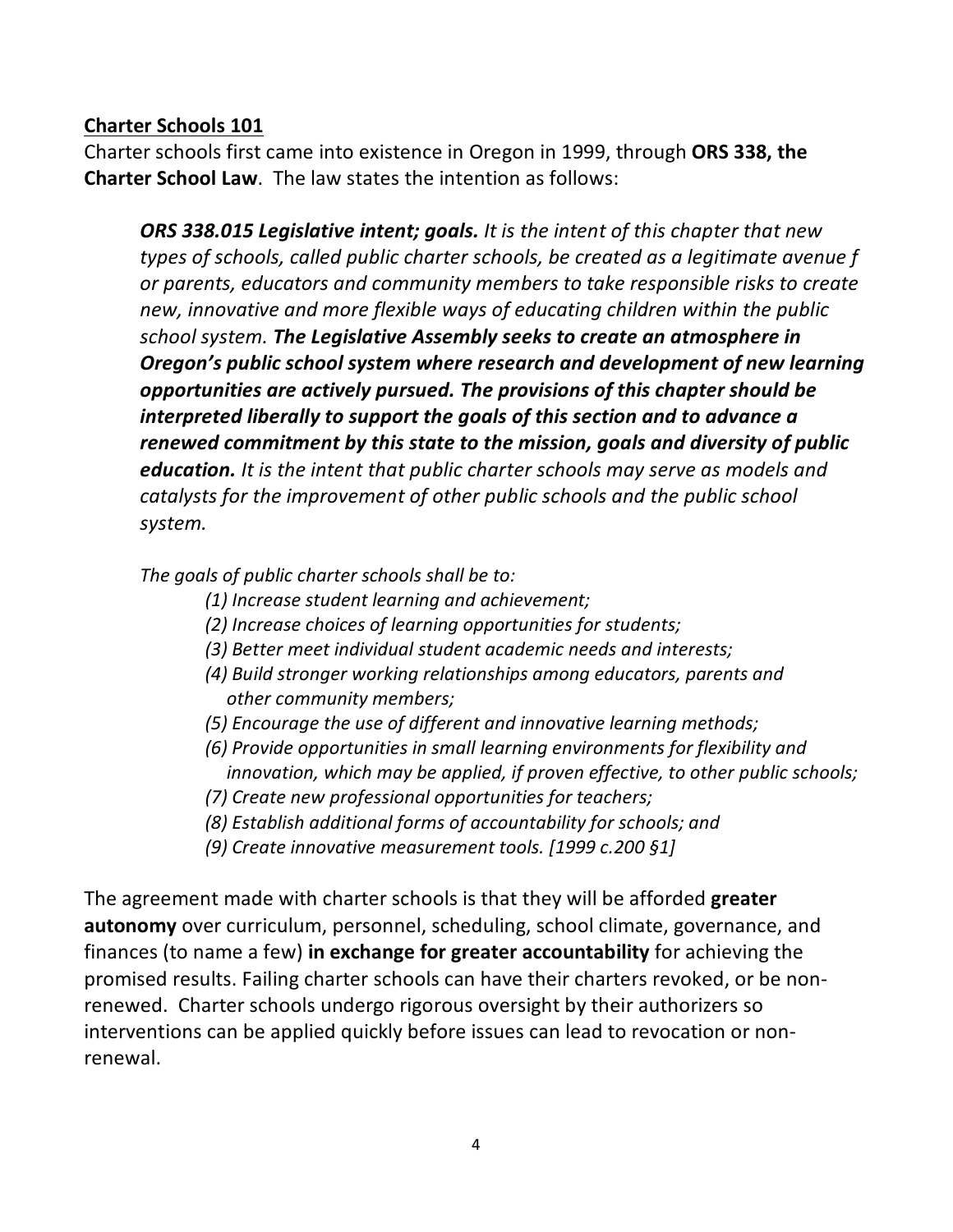All Oregon charter schools must have 501(c)(3) nonprofit status. Because of Oregon's relatively small population and some elements of ORS 338, the Charter School Law, large Charter Management Organizations (CMOs) that rapidly replicate the same program in many locations have not been interested in setting up schools in Oregon. That has allowed a wide diversity of teacher/community/parent developed school models to thrive. Oregon's charter schools are nearly entirely "single school" models, operating as educational labs for specific pedagogical, curricular, cultural, or school climate goals.

There are 8 total charter schools in the city of Portland serving about 2,000 students; PPS sponsors six of them (~1400 students), and ODE sponsors the other two (~500 students). The district accepts applications for new charter schools every year on July 15, alternating years for applications inclusive of grades 9-12 and applications not inclusive of grades 9-12. The new school application review and approval or denial process occurs between July and November each year. There were no new school applications to consider for the 2019-20 year.

Existing charter schools operate under a contract (the "charter") with the sponsoring district, and must apply for a renewal of the contract in the final year of each contract's term. When a PPS charter school is up for renewal, its Renewal Application is due January 2, 180 days prior to expiration of its current charter (June 30). The renewal review and approval or denial process occurs between January and March. Ideally, the renewal contract is negotiated before expiration of the current contract (June 30), however statute provides for extending the current contract until the renewal contract is completed*, "…an expiring charter shall remain in effect until a new charter is negotiated."* ORS 338.065(e)

### **Charter Schools Annual Performance Framework and Report**

Charter schools are held accountable for their outcomes through the annual reporting cycle, as evidenced by the Annual Performance Framework and Report ("Framework"). The Framework is informed by best practice from the *Core Performance Framework and Guidance*, developed by the National Association of Charter School Authorizers (NACSA). This Framework is designed to measure each charter school's academic, financial, and organizational performance on an annual basis to provide ongoing monitoring of outcomes, sustainability, and stability.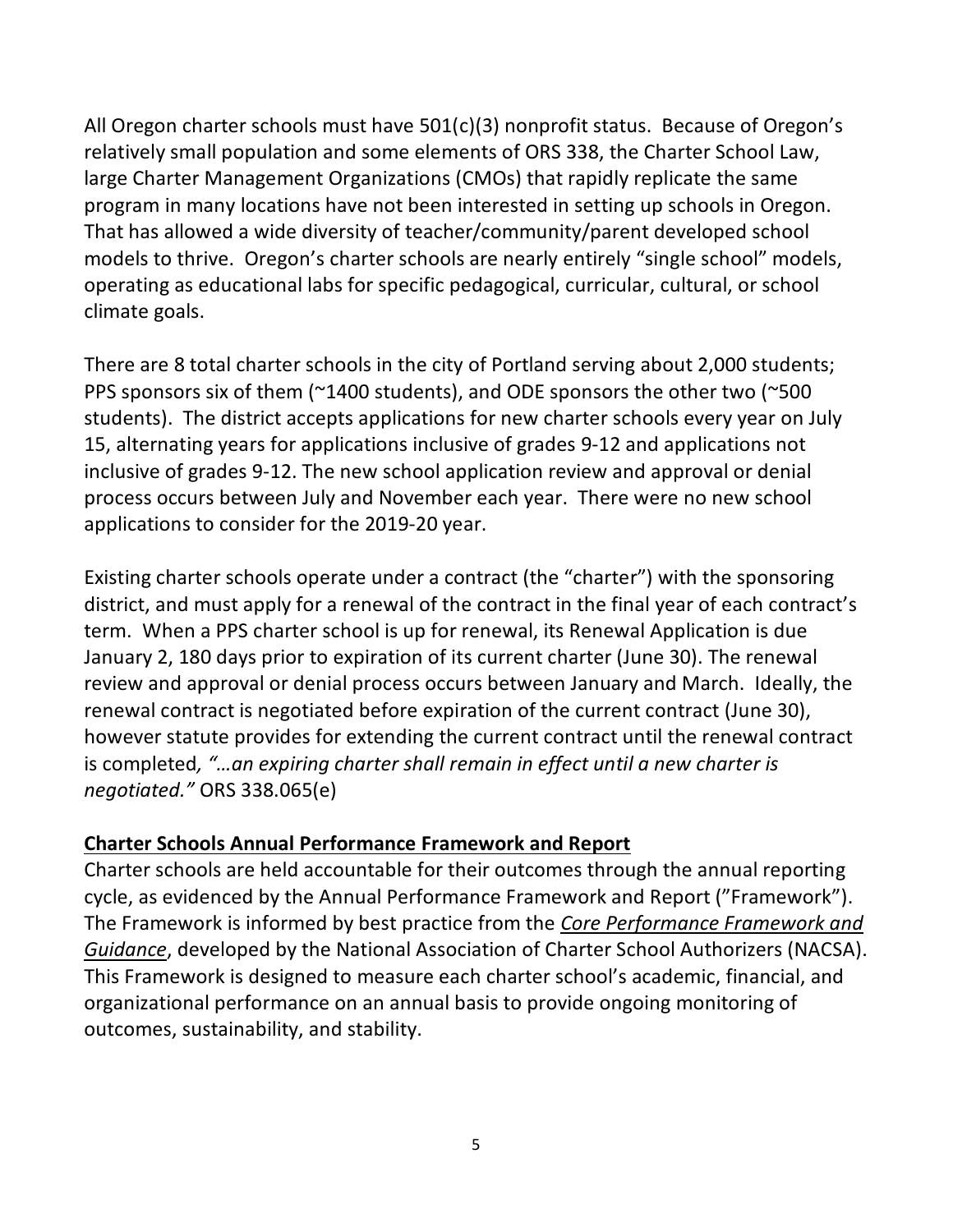Each school that comes before the Charter Schools Committee for charter renewal or contract extension will have data from the Framework submitted with its information packet. In addition to providing information regarding school performance in a timely manner, this process contributes to the continuous improvement of each charter school and the partnership between the schools and the PPS Charter Schools Office.

## PPS Charter School Cyclical Accountability Process



*Note: If a Charter School fails to meet Performance Benchmarks for two consecutive years, a Plan of Action will be initiated. The Plan of Action will be developed by the school, reviewed and approved by the Charter School Office, and monitored with explicit deadlines by the Charter School Office. If the Plan of Action goals are not met within an additional calendar year, this may be grounds for termination.*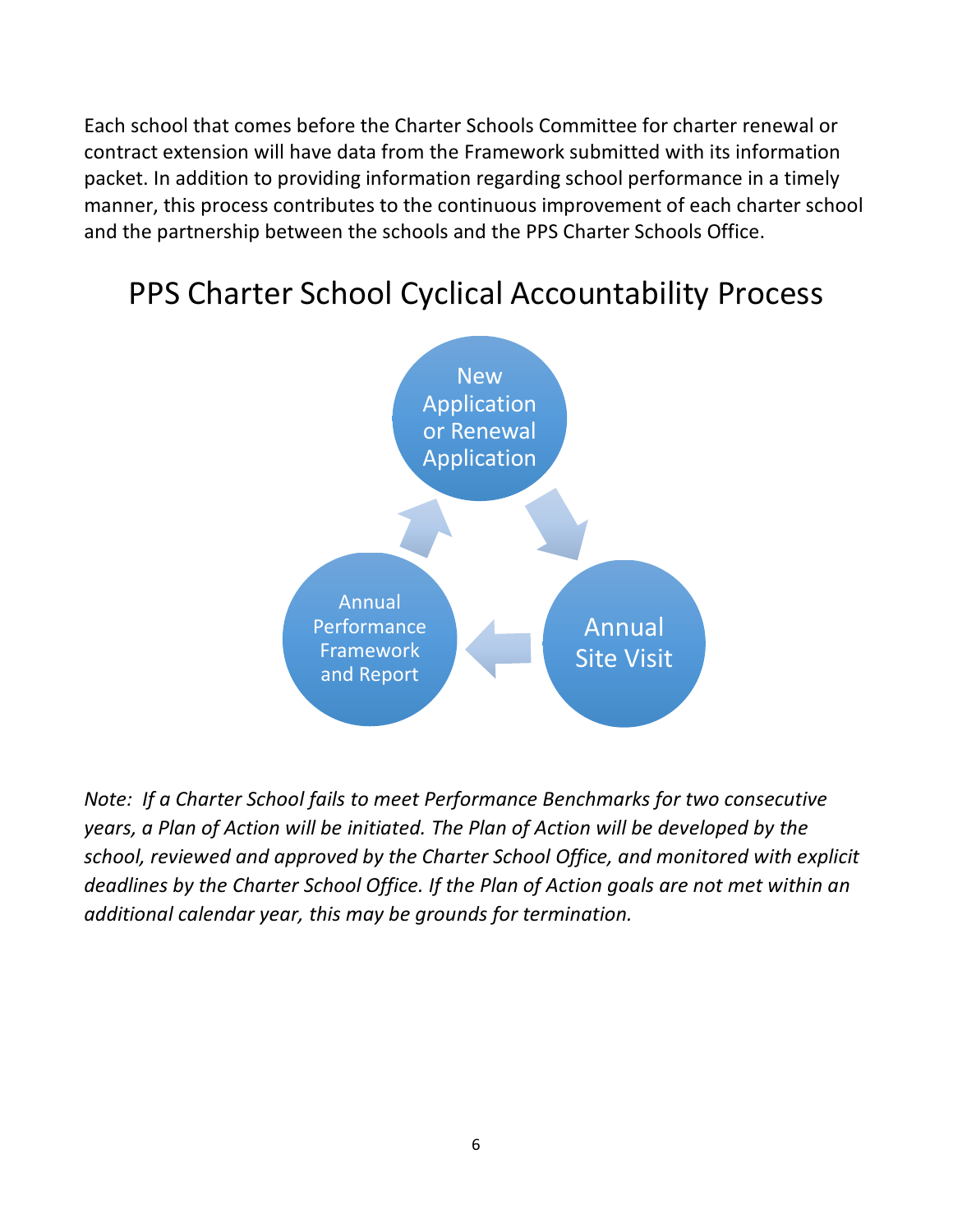### **Portland's Charter School Landscape**

Since the passage of the Charter School Law in 1999, there have been 11 charter schools opened out of 46 charter school applications in PPS. The number of applications submitted has declined in recent years, with only one (incomplete) application received since 2013. Applications are reviewed thoroughly, and subjected to the scrutiny of multiple reviewers in areas of academic, financial, and organizational expertise. The most common reason for charter school closures in Oregon is financial unsustainability.

There are currently six charter schools in the District's portfolio, the highest number of schools in a single district in Oregon. Because of this concentration of charter schools within the District, the PPS Charter Schools Office is able to realize an economy of scale in oversight processes such as annual evaluations, contract renewals and extensions, and communication with Charter School Directors. There is a standardized annual calendar of deliverables from the charter schools, and schools use common templates for reporting to the District. The PPS charter schools range in age from the oldest, Opal School, opened in 2001, to the youngest, KairosPDX Academy, opened in 2014. Charter schools are found in all geographical quadrants of Portland, offer varied educational programs, accept students by lottery from anywhere in the PPS District, and generally have strong support from their communities of families.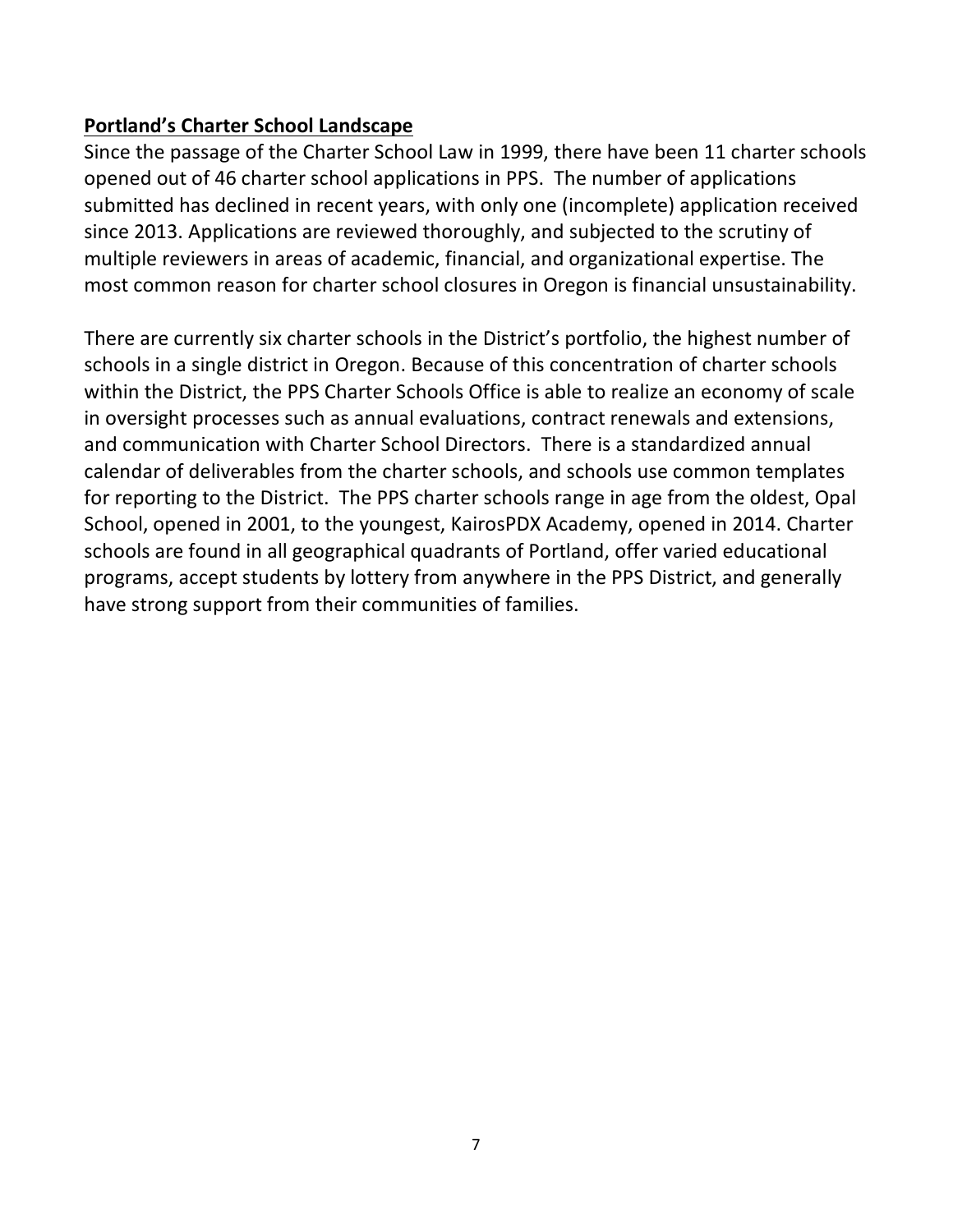#### **PPS Charter Schools:**

### **The Emerson School Year Opened:** 2003 **Grades:** K-5 **Enrollment:** 144 Located in Northwest Portland, Emerson uses a project-based, integrated approach to continually build on students' previous learning and experiences. Real-world problem solving, field studies, and service learning are combined with focused instruction in language arts and math, and a school wide social emotional learning program grounded in Positive Discipline. **Website**: www.emersonschool.org

**KairosPDX Academy Year Opened:** 2014 **Grades:** K-5 **Enrollment:** 225 (growing to 244) KairosPDX is focused on delivering excellent, equitable education to underserved children, their families and their communities in North Portland, with a goal of closing Portland's achievement gap. With a year-round schedule, curriculum engages children in culturally relevant, inquiry-based instruction, rooted in multicultural education, STEM instruction, and service learning. KairosPDX is currently housed in PPS' Humboldt Elementary School building. **Website**: www.kairospdx.org

**Le Monde French Immersion Year Opened:** 2012 **Grades:** K-8 **Enrollment:** 375 (growing to 450) Located on E. Burnside St., Le Monde's mission is to educate children in a full immersion environment in the French language that honors the best international academic traditions and develops students who are inquisitive, reflective, communicative, and caring. **Website**: www.lemondeimmersion.org

**Opal School Year Opened:** 2001 **Grades:** K-5 **Enrollment:** 88 Housed in the CM2 Children's Museum in SW Portland, Opal's guiding principles are inspired and influenced by the work of early childhood educators in Reggio Emilia, Italy, neuroscience research, and constructivist practices. **Website**: www.portlandcm.org

**Portland Arthur Academy Year Opened:** 2005 **Grades:** K-5 **Enrollment:** 175 Portland Arthur Academy is an academically-focused elementary charter school in SE Portland that uses a highly researched Direct Instruction program. The skills taught are sequenced to maximize student success. **Website**:www.arthuracademy.org

### **Portland Village School Year Opened:** 2007 **Grades:** K-8 **Enrollment:** 400

Located in North Portland, Portland Village School offers a Waldorf-methods-inspired public education, to advance an arts-integrated education that teaches respect and reverence by developing the head, heart, and hands in children from all backgrounds and cultures. **Website**: www.portlandvillageschool.org